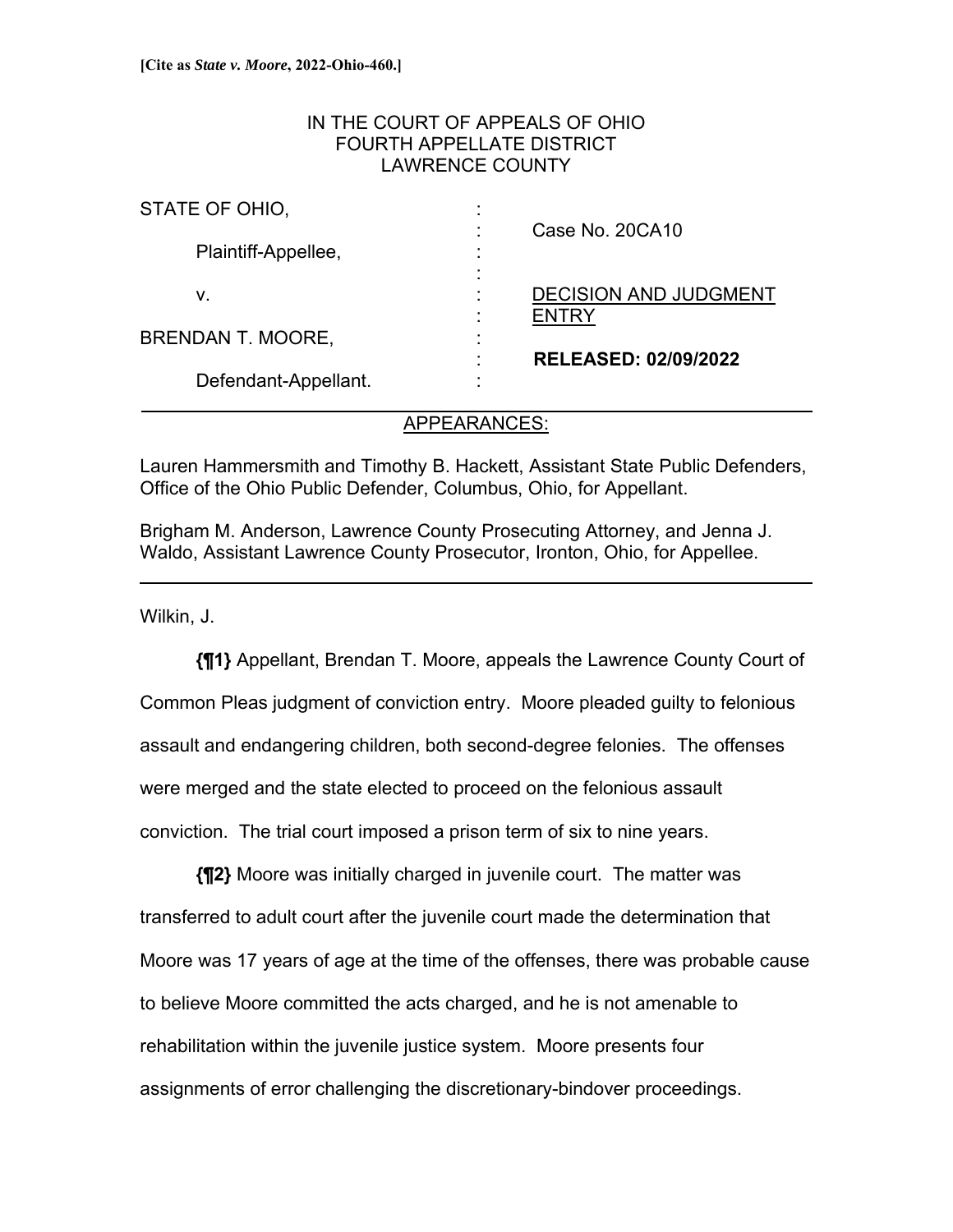**{¶3}** In the first assignment of error, Moore claims his attorney was ineffective for failing to challenge the admission of his uncounseled statements to the police at the probable cause hearing. In the second assignment of error, Moore maintains the juvenile court's finding of probable cause was not supported by the sufficiency and manifest weight of the evidence. Moore thirdly asserts the state failed to present sufficient credible evidence to rebut the expert's testimony that deemed him amenable to rehabilitation within the juvenile system. Finally, in the fourth assignment of error, Moore argues the juvenile court committed plain error when it failed to consider the blended serious youthful offender ("SYO") sentence before the court relinquished jurisdiction.

**{¶4}** We overrule Moore's four assignments of error because none of his arguments challenge the subject-matter jurisdiction of the common pleas court. Thus, by pleading guilty to felonious assault, Moore waived all nonjurisdictional errors that purportedly occurred in his bindover proceedings. Accordingly, we affirm Moore's conviction and sentence.

#### FACTS AND PROCEDURAL BACKGROUND

**{¶5}** In June 2019, a delinquency complaint was filed in juvenile court alleging Moore committed two second-degree felonies: felonious assault and endangering children. The charges stemmed from Moore's conduct, when he was 17 years old, of shaking his five-month old son, D.C., causing permanent brain damage. On the same day as the filing of the complaint, the state filed a motion to transfer the case to the common pleas court, general division, for criminal prosecution. The state acknowledged that the transfer is discretionary.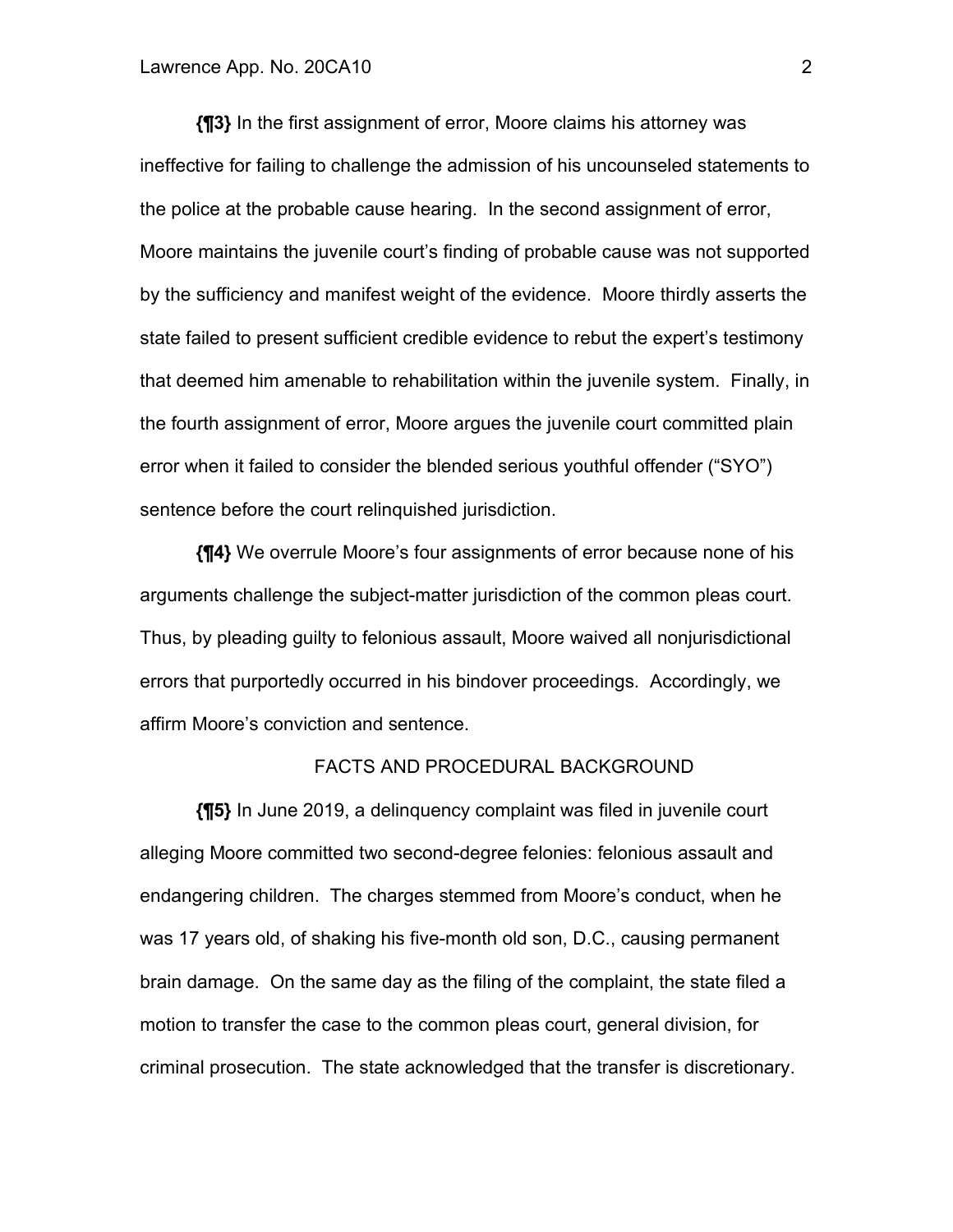A probable cause hearing was held on July 10, 2019. At the hearing, Detective Sergeant Jamie Pruitt and Dr. Christina Howard testified, respectively, regarding Moore's admission to shaking D.C., and the severe permanent injuries the infant endures. The juvenile court found that Moore "was 17 years of age at the time of the conduct charged and that there is probable cause to believe the youth committed the alleged acts that would be crimes if committed by an adult." The trial court then required a full investigation to be completed to determine whether Moore was amenable to juvenile rehabilitation.

**{¶6}** A few days later, the trial court ordered Dr. Daniel Davis to perform an amenability assessment on Moore. Dr. Davis' report was considered by the trial court at the amenability hearing that was held on January 10, 2020. Dr. Davis determined that Moore "has at least a moderate to high probability, from a psychological standpoint, of positively responding to treatment within the juvenile justice system." This, however, was recommended with the clarification that Moore "has intensive treatment needs. \* \* \* [H]e will require continued intensive, multi-modal treatment." Furthermore, Dr. Davis stated that Moore

will require considerable intervention with an emphasis upon strict accountability for his behavior wherever the court places him.

6. He will require considerable mental health, substance abuse treatment, and cognitive behavioral interventions for his depression, anger, as well as his poor decision-making, poor social skills and emphasis upon strict accountability for his behavior.

**{¶7}** In addition to the admission of Dr. Davis' report at the amenability hearing, six witnesses testified, including Dr. Howard who attested to D.C.'s severe permanent injuries. Detective Captain Joe Ross was one of the officers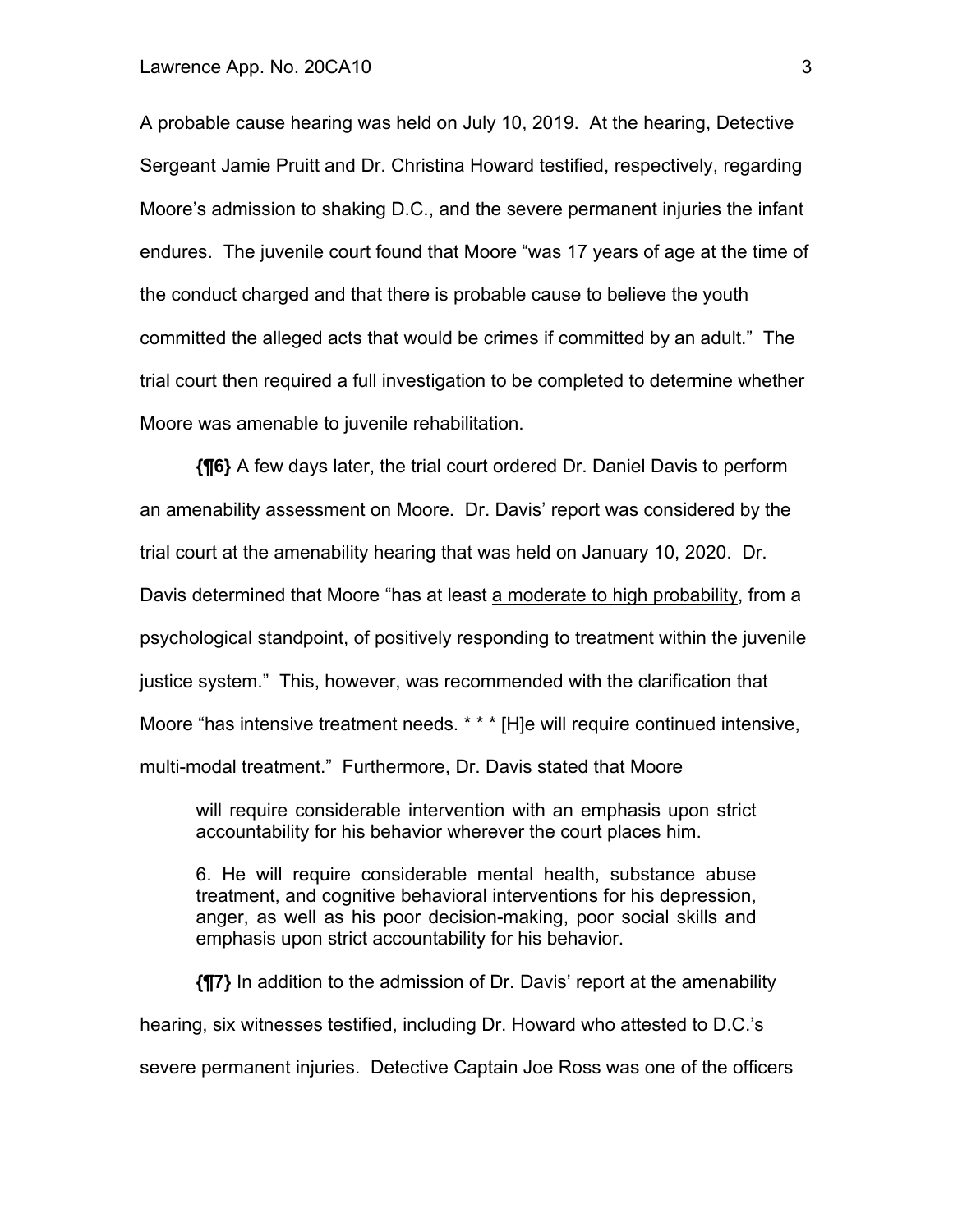who responded to the hospital and saw D.C. "lifeless." Moore admitted to Detective Ross that he shook D.C. for 10 to 15 seconds. Moore's probation officer Randy Franz was the third witness. Moore was on probation at the time of the offense after being adjudicated delinquent for possession of drugs. During probation, Moore was cooperative with probation and counseling, and also tested negative on all administered drug screens. In his opinion, Moore is mature and competent.

**{¶8}** Investigator Shana Aliff and caseworker Whitney Reynolds with Children Services also testified. Aliff was familiar with Moore and D.C. prior to the felonious assault incident and testified that D.C. was normal and healthy. But when she saw D.C. at the hospital, he had tubes and was just laying there. Both Aliff and Reynolds saw D.C. a week prior to their testimony and indicated that the infant does not interact and has mobility issues. D.C. resides with his maternal great-grandmother Carolyn Malone and requires care around the clock. Malone testified that D.C. is showing improvement with the assistance of his occupational, physical and speech therapists, but he still cannot be fed with a bottle and is not mobile on his own.

**{¶9}** The juvenile court held that Moore was not amenable to rehabilitation within the juvenile system. The trial court reached that decision after

full consideration of [Moore's] prior juvenile record, family environment, school record, efforts previously made to treat and rehabilitate the child, the nature and severity of the offense herein, the age, physical, and mental condition of the victim as affected by the matter herein, and other matters of evidence[.]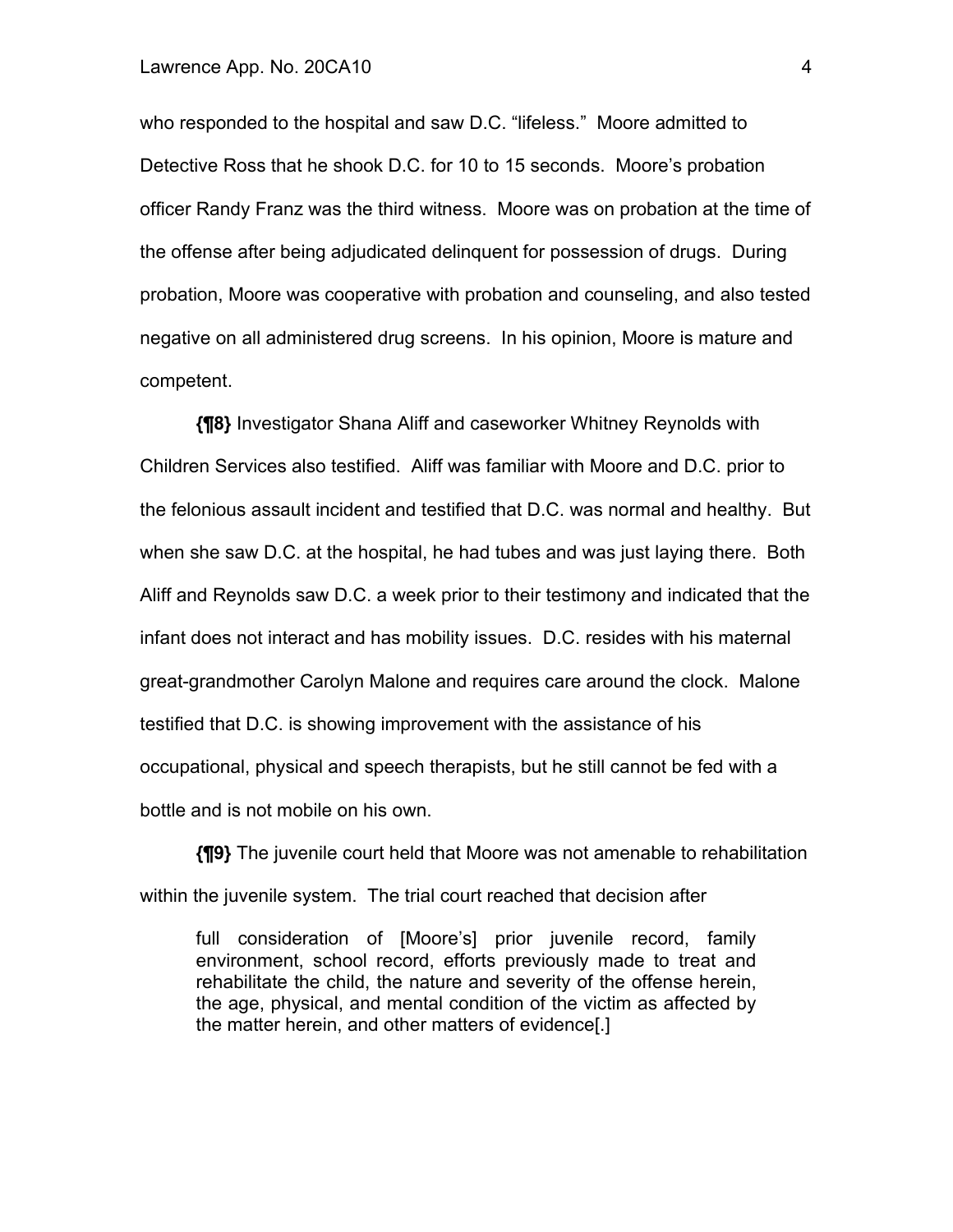The juvenile court also applied the factors in R.C. 2152.12(D), in which the court gave "great weight" in favor of transfer to Moore's relationship with D.C., the infant's severe permanent injuries, and that D.C. was defenseless when Moore shook him. The juvenile court further found that "Given the gravity of the act charged and the rehabilitation needed," there is insufficient time to rehabilitate Moore since "there would be slightly more than two years remaining in the juvenile system[.]" When considering the factors in R.C. 2152.12(E), the court found none of the factors weighed against transfer, in which Moore was previously adjudicated a delinquent child and was on probation at the time of the offense, he has no disability, and he is mature enough for transfer. Subsequently, the court transferred the case to the general division of the common pleas court.

**{¶10}** Approximately two weeks later, an indictment was filed in the common pleas court, general division, charging Moore with two second-degree felonies: felonious assault and endangering children. Moore initially pleaded not guilty to the offenses but on August 25, 2020, he reached a plea agreement with the state. A change of plea hearing was held in which the trial court inquired of Moore's desire to plead guilty and his signature on the form. Moore stated he voluntarily signed the jury waiver and plea forms. The trial court then advised Moore of the constitutional rights he waives by pleading guilty, the maximum penalty he faces, and that by pleading guilty "you will make a complete admission that you committed all the acts alleged in both Count 1 and Count 2 of the indictment[.]" Moore maintained he understood and wished to proceed with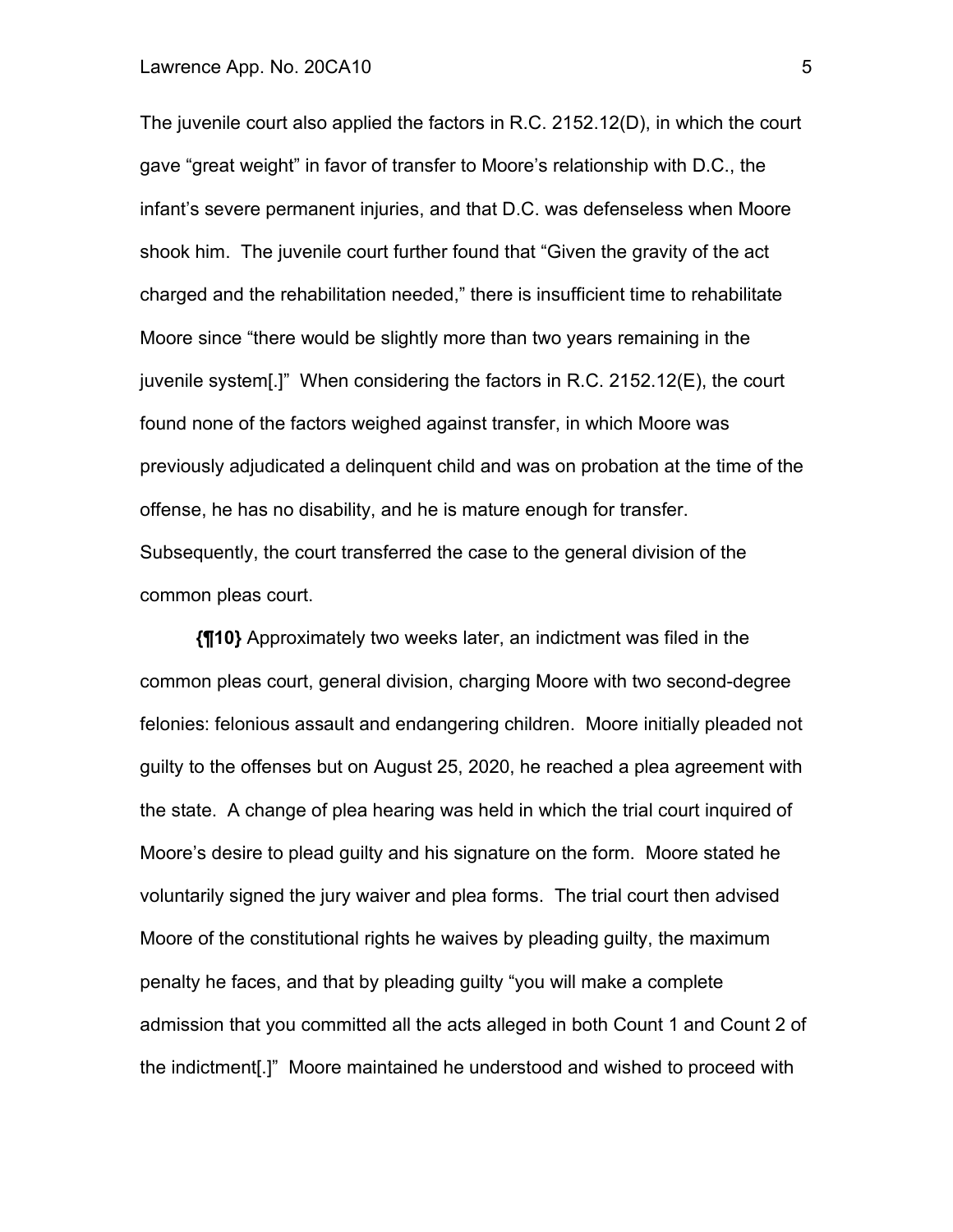the plea. Moore then pleaded guilty to both offenses as charged in the

indictment.

**{¶11}** Disposition was held on September 1, 2020. At sentencing, the trial

court merged the felonious assault and endangering children convictions, and

imposed the jointly recommended prison term of six to nine years. In December

2020, Moore requested leave to appeal out of time which we granted.

## ASSIGNMENTS OF ERROR

- I. BRENDAN MOORE WAS DEPRIVED OF HIS RIGHT TO THE EFFECTIVE ASSISTANCE OF COUNSEL WHEN HIS ATTORNEY FAILED TO CHALLENGE THE USE OF BRENDAN'S UNCOUNSELED, UNWARNED, AND FORCED STATEMENTS TO POLICE, IN VIOLATION OF THE FIFTH, SIXTH, AND FOURTEENTH AMENDMENTS TO THE U.S. CONSTITUTION; ARTICLE I, SECTIONS 10 AND 16 OF THE OHIO CONSTITUTION.
- II. THE JUVENILE COURT'S PROBABLE CAUSE FINDINGS FOR CHILD ENDANGERING AND FELONIOUS ASSAULT WERE AGAINST THE SUFFICIENCY AND MANIFEST WEIGHT OF THE EVIDENCE BECAUSE THE STATE FAILED TO RAISE MORE THAN A MERE SUSPICION OF THE REQUISITE MENS REA FOR EACH OFFENSE.
- III. AFTER BRENDAN WAS DEEMED AMENABLE BY THE ONLY EXPERT EVALUATOR, THE PROSECUTOR'S OFFICE FAILED TO PROVIDE SUFFICIENT CREDIBLE EVIDENCE OF NON-AMENABILITY, IN VIOLATION OF R.C. 2152.12(B); THE FIFTH AND FOURTEENTH AMENDMENTS TO THE U.S. CONSTITUTION; AND ARTICLE I, SECTION 10 OF THE OHIO CONSTITUTION.
- IV. THE JUVENILE COURT COMMITTED PLAIN ERROR WHEN IT FAILED TO CONSIDER A BLENDED SYO SENTENCE BEFORE DECIDING BRENDAN COULD NOT BE TREATED WITHIN THE JUVENILE COURT'S JURISDICTION.

**{¶12}** Moore argues in the first assignment of error that his counsel was

ineffective for failing to contest the use of his statement to the police at the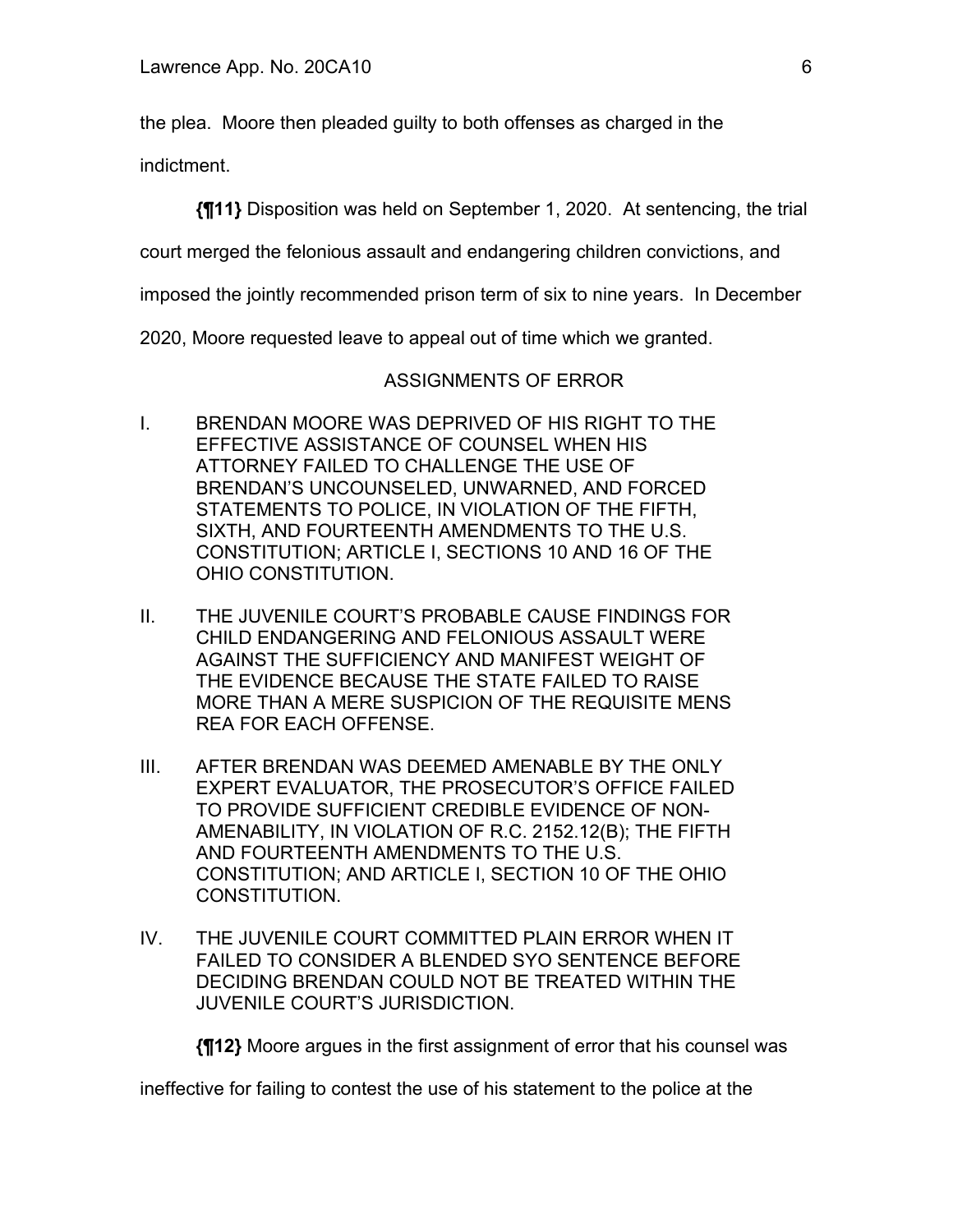bindover probable cause hearing because the statement was taken without the presence of a parent or guardian, and he was not advised of his *Miranda* rights. In the second assignment of error, Moore asserts the juvenile court's probable cause finding was not based on sufficient evidence and was against the manifest weight of the evidence. According to Moore, no evidence was presented to demonstrate the requisite mens rea or that he caused the injuries to D.C. Therefore, Moore maintains that the juvenile court's transfer order should be reversed.

**{¶13}** In the final two assignments of error, Moore challenges the juvenile court's conclusion that he was not amenable to rehabilitation within the juvenile justice system. First, Moore claims the state failed to meet its burden establishing he was not amenable and rebut the only expert evidence that he "has a moderate to high probability of positively responding to treatment within the juvenile justice system." Second, Moore requests reversal of the juvenile court's transfer decision because the court committed plain error by failing to consider a blended SYO sentence.

**{¶14}** The state urges us to apply our previous opinion in *State v. Powell*, 4th Dist. Gallia No. 20CA3, 2021-Ohio-200, and similarly conclude that Moore's guilty plea waives the nonjurisdictional arguments in the first three assignments of error. As for the fourth assignment of error, the state maintains the juvenile court did not commit plain error since there "is no legal rule in existence that requires a court to consider a blended sentence."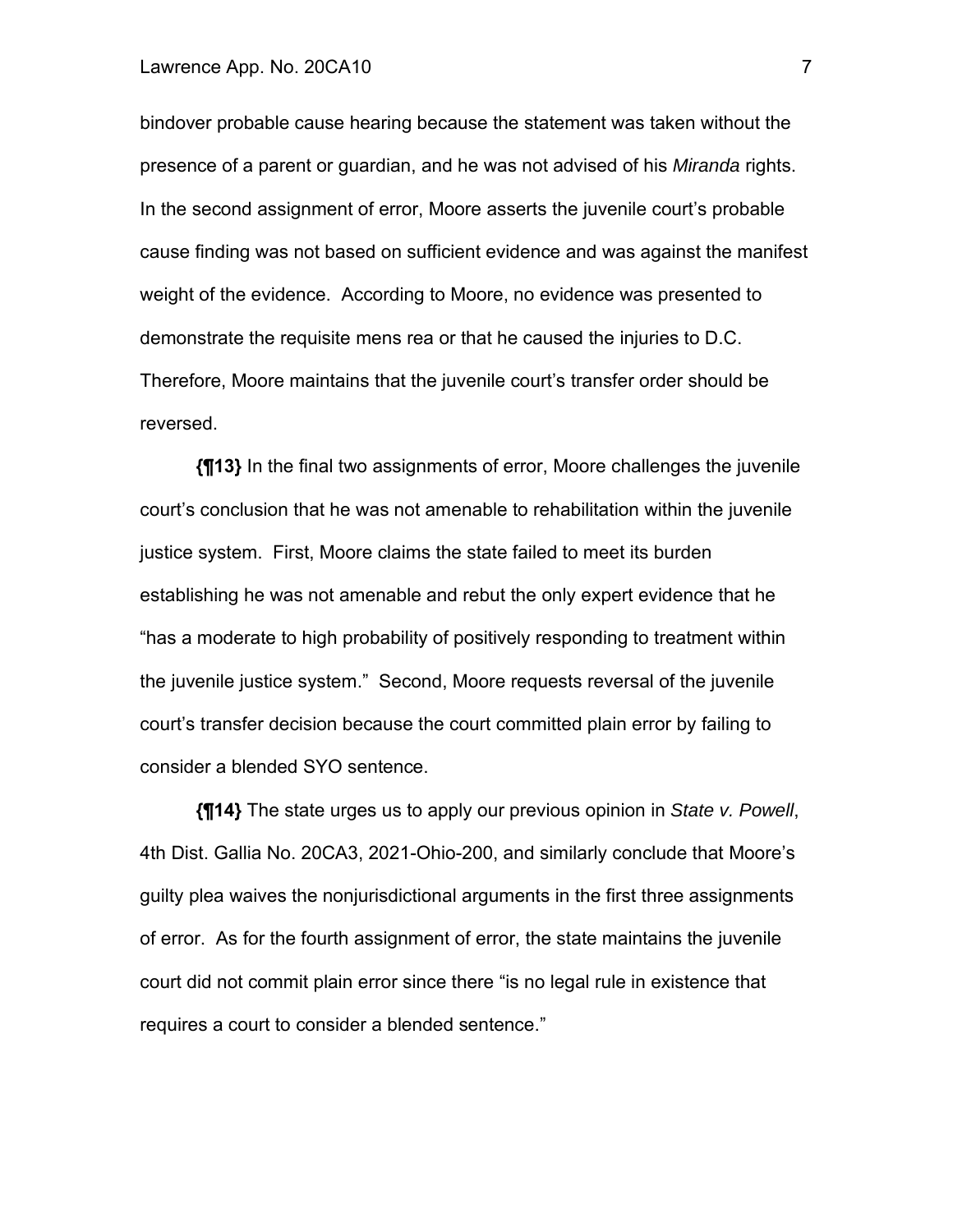**{¶15}** In response, Moore contends his assignments of error challenge the transfer order, and in essence, he is challenging the subject-matter jurisdiction of the common pleas court. In addition, Moore requests that we abandon our decision in *Powell*, which according to him, stands as "an outlier decision" and misreads the Supreme Court's decision in *Smith v. May*, 159 Ohio St.3d 106, 2020-Ohio-61, 148 N.E.3d 542. In support of his argument that we should deviate from *Powell*, Moore cites to several cases from other appellate district courts.

**{¶16}** Before we expand on our rejection of Moore's contention that we deviate from *Powell*, we want to emphasize that because "the bindover proceeding is not adjudicative (the juvenile's guilt or innocence is not at issue), statutory and constitutional questions concerning the admissibility of evidence are premature and need not be addressed." *State v. Whisenant*, 127 Ohio App. 3d 75, 85, 711 N.E.2d 1016 (11th Dist.1998). Thus, a motion to suppress is not properly before a juvenile court in a probable cause hearing. *See State v. Starling*, 2d Dist. Clark No. 2018-CA-34, 2019-Ohio-1478, ¶ 32.

**{¶17}** In addition, the standard of proof in a probable cause hearing is not the heightened standard Moore asserts, rather, "the state must produce evidence that raises more than a mere suspicion of guilt, but need not provide evidence proving guilt beyond a reasonable doubt." *State v. Iacona*, 93 Ohio St.3d 83, 93, 2001-Ohio-1292, 752 N.E.2d 937. Here, the evidence includes Moore's statement admitting to shaking D.C. for approximately 15 seconds, which is sufficient evidence to raise more than a mere suspicion of guilt.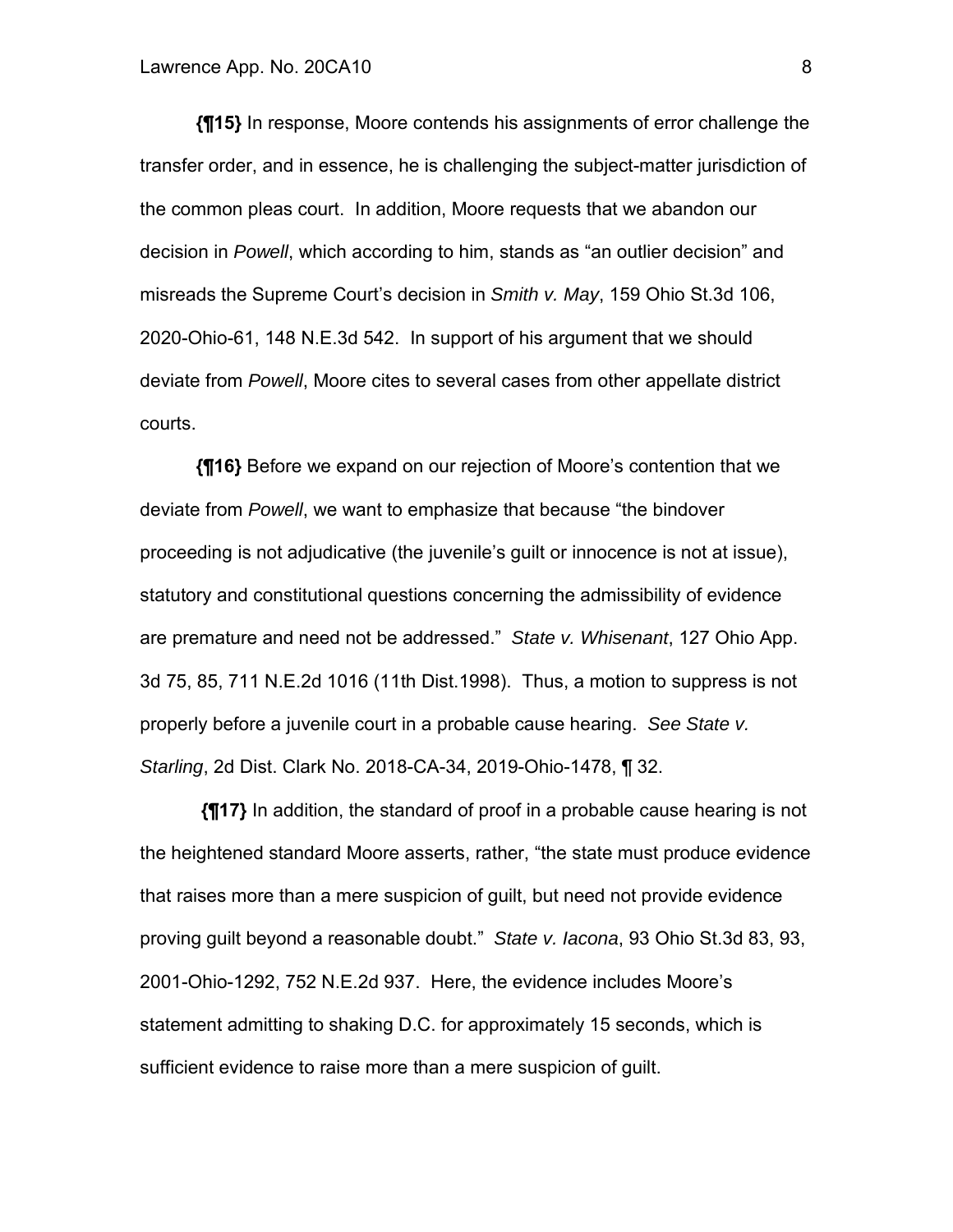**{¶18}** "Juveniles facing bindover to an adult court maintain the right to object to a juvenile court's noncompliance with bindover procedures and the right to appeal from any error *in the ordinary course of law*." (Emphasis sic.) *Smith v. May*, 159 Ohio St.3d 106, 2020-Ohio-61, 148 N.E.3d 542, ¶ 29. In the ordinary course of law,

"[A] guilty plea \* \* \* renders irrelevant those constitutional violations not logically inconsistent with the valid establishment of factual guilt and which do not stand in the way of conviction if factual guilt is validly established." *Menna v. New York* (1975), 423 U.S. 61, 62, 96 S.Ct. 241, 46 L.Ed.2d 195, fn. 2. Therefore, a defendant who, like Fitzpatrick, voluntarily, knowingly, and intelligently enters a guilty plea with the assistance of counsel "may not thereafter raise independent claims relating to the deprivation of constitutional rights that occurred prior to the entry of the guilty plea." *Tollett v. Henderson* (1973), 411 U.S. 258, 267, 93 S.Ct. 1602, 36 L.Ed.2d 235. See, also, *Ross v. Auglaize Cty*. *Common Pleas Court* (1972), 30 Ohio St.2d 323, 59 O.O.2d 385, 285 N.E.2d 25 (valid guilty plea by counseled defendant waives all nonjurisdictional defects in prior stages of proceedings); *State v. Spates* (1992), 64 Ohio St.3d 269, 271–273, 595 N.E.2d 351.

*State v. Fitzpatrick*, 102 Ohio St.3d 321, 2004-Ohio-3167, 810 N.E.2d 927, ¶ 78.

**{¶19}** A guilty plea, however, does not waive a defendant's right to

challenge the subject-matter jurisdiction of the court. *See State v. Keslar*, 4th

Dist. Hocking No. 98CA20, 1999 WL 1073961, \*3 (Nov. 17, 1999). The focus in

a court's subject-matter jurisdiction is "on whether the forum itself is competent to

hear the controversy." *Smith* at ¶ 37 (Kennedy, J. concurring in judgment only).

Therefore, it is "within the subject-matter jurisdiction of a juvenile court to transfer

a case and within the subject-matter jurisdiction of the general division of the

common pleas court to receive it." *Id.* at ¶ 39. More importantly, "when a specific

action is within a court's subject-matter jurisdiction, any error in the exercise of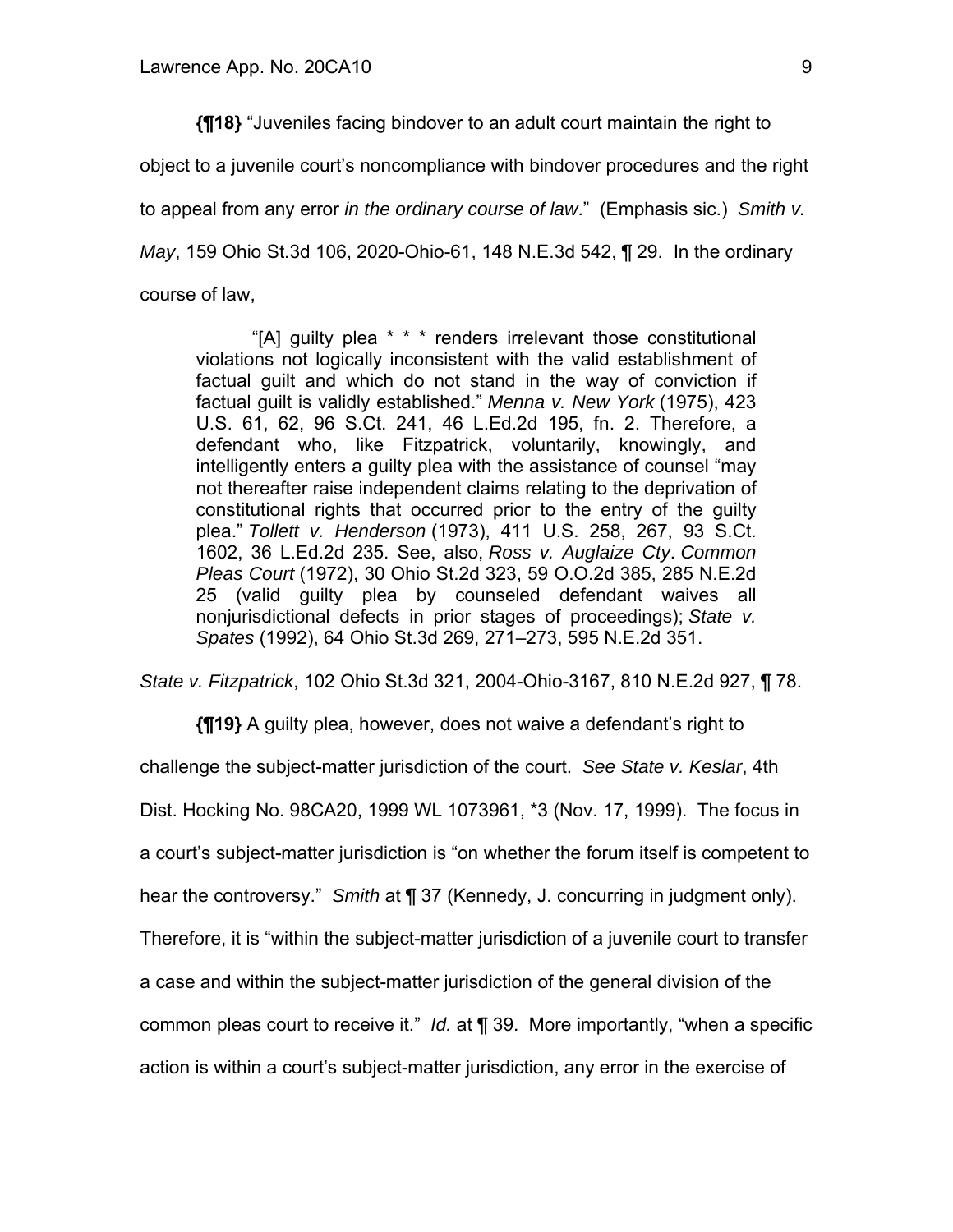that jurisdiction renders the court's judgment voidable, not void." *Id.* at ¶ 40.

This includes an "error in following the statutory procedures prescribed for

conducting a bindover hearing[.]" *Id.* at ¶ 46. In summary:

The juvenile court therefore retained its exclusive jurisdiction over Smith's case until it journalized the bindover order, which "abate[d] the jurisdiction of the juvenile court with respect to the delinquent acts alleged in the complaint," R.C. 2152.12(I). The general division of the common pleas court then had subject-matter jurisdiction over Smith's case and therefore had the authority to proceed to judgment.

*Id.* at ¶ 48.

**{¶20}** Contrary to Moore's claims, the Supreme Court in *Smith* overruled in part *Gaskins v. Shiplevy*, 74 Ohio St.3d 149, 656 N.E.2d 1282 (1995), and "made clear in *Smith* that only a jurisdictional defect would be potentially cognizable in habeas corpus." *State v. Harris*, 161 Ohio St. 3d 407, 2020-Ohio-5480, 163 N.E.3d 565, ¶ 15.

**{¶21}** We applied the clarifying *Smith* decision in *State v. Powell* and held "If an error in a bindover proceeding is nonjurisdictional, it can be waived by a voluntary guilty plea or forfeited by the failure to preserve it in the juvenile court proceedings." 4th Dist. Gallia No. 20CA3, 2021-Ohio-200, ¶ 34. We then overruled Powell's assignments of error concluding they were waived as they were nonjurisdictional, including the failure to appoint a criminal investigator at the probable cause hearing, the juvenile court's denial of his motion to suppress, the claim that his counsel was ineffective at the probable cause hearing for not obtaining an investigator, and the argument that the state failed to present sufficient evidence at the probable cause hearing. *Id.* at ¶ 38, 40, 51, 55.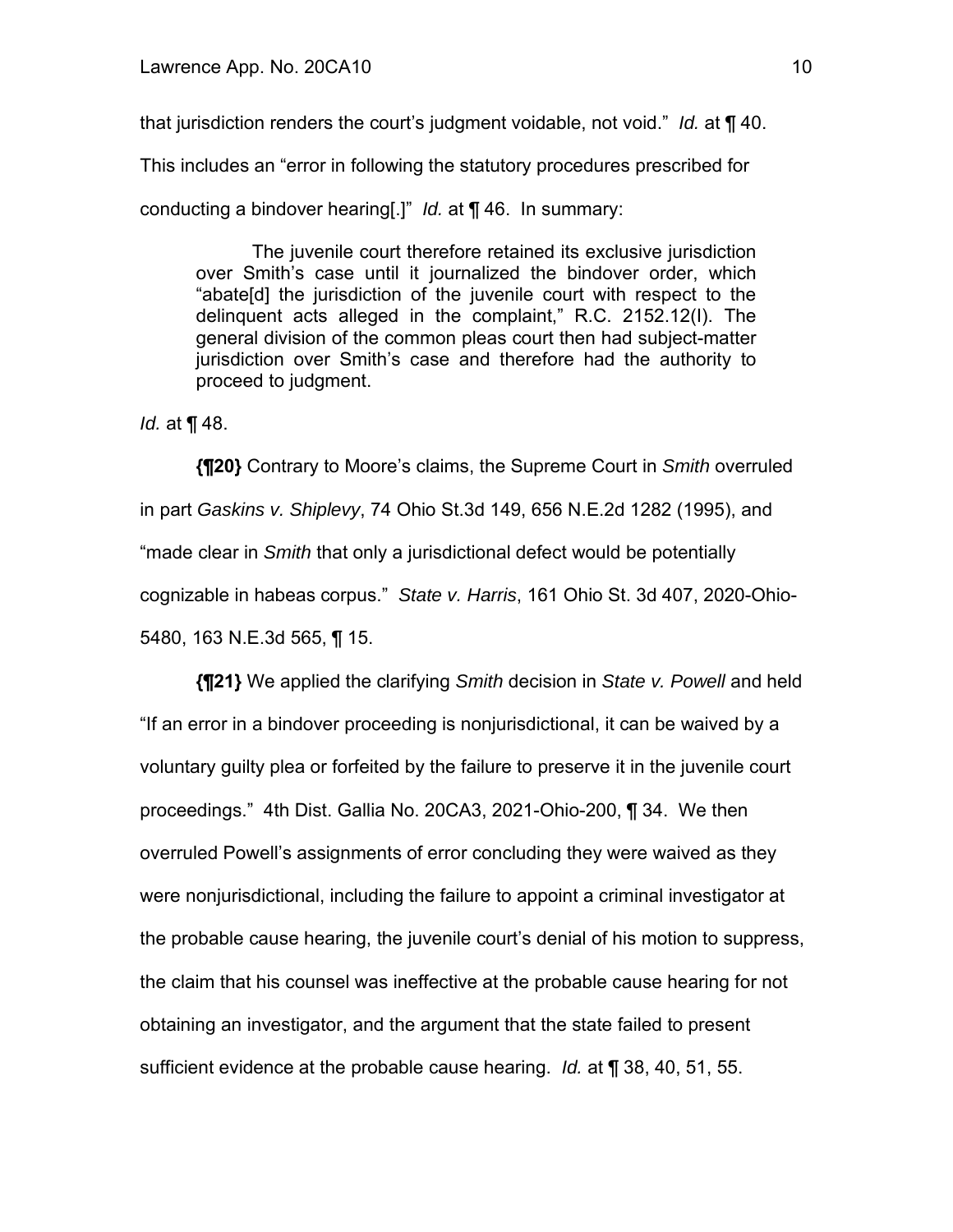**{¶22}** We decline to abandon *Powell*, and note that the cases cited by Moore, with the exception of *State v. Lamb*, 6th Dist. Lucas No. L-19-1177, 2021- Ohio-87, were decided prior to *Smith*. And in *Lamb*, the Sixth District Court of Appeals did not cite to *Smith*. The Seventh District Court of Appeals, on the other hand, applied *Smith* and consistent with our *Powell* decision held that "a defendant who pleads guilty in the general division of the common pleas court waives the ability to contest the sufficiency and weight of the evidence presented at the probable cause hearing in the juvenile court." *State v. Zarlengo*, 7th Dist. Mahoning No. 20 MA 0036, 2021-Ohio-4631, ¶ 46.

**{¶23}** In the matter at bar, Moore does not dispute that the juvenile court, after finding him not amenable to rehabilitation within the juvenile system, ordered the case to be a transferred to the general division. The transfer order relinquished the juvenile court of jurisdiction with respect to Moore's act of shaking D.C. and granted the general division of the common pleas court subject-matter jurisdiction of the case. An indictment was filed charging Moore with felonious assault and endangering children, which he does not challenge as being invalid nor does he challenge the validity of his guilty plea to the offenses. Therefore, the common pleas court had the authority to proceed with judgment.

**{¶24}** Moore's four assignments of error are nonjurisdictional as they all challenge the juvenile court's exercise of its discretion finding probable cause Moore committed the offenses and concluding that Moore was not amenable to rehabilitation within the juvenile justice system. By pleading guilty to the offenses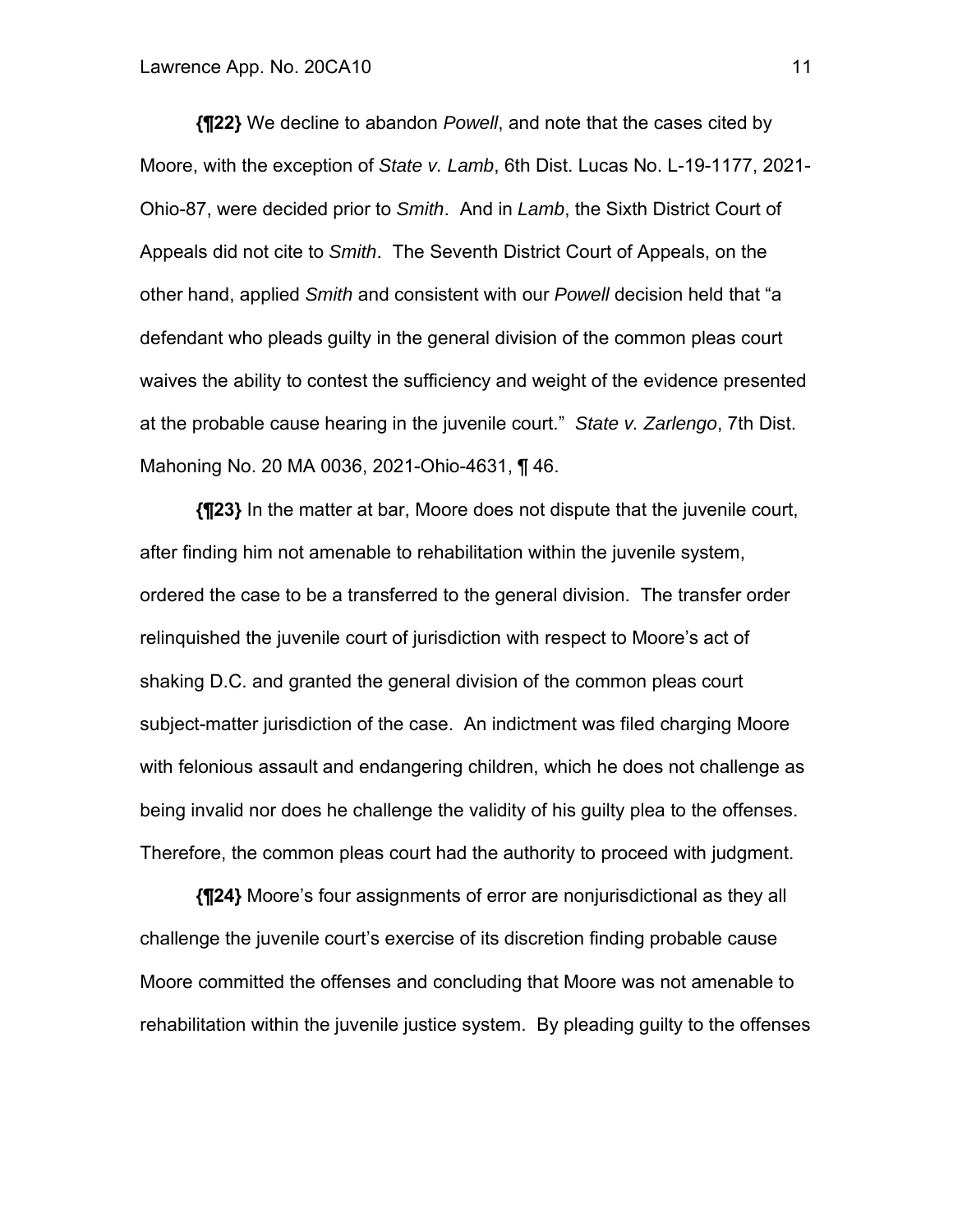in common pleas court, Moore waived the alleged errors in the bindover proceedings. Wherefore, Moore's assignments of error are overruled.

#### **SENTENCING**

**{¶25}** Although not raised as an issue by either party, we sua sponte remand the case for the proper inclusion of postrelease control in the judgment entry of conviction. Moore was convicted of felonious assault, a second-degree felony. Pursuant to R.C. 2967.28(B)(2)'s version when Moore's disposition hearing was held, his sentence included mandatory postrelease control of three years.<sup>1</sup> The trial court advised Moore at the sentencing hearing of the mandatory three-year postrelease control. However, in the judgment entry, the trial court indicated that postrelease control was mandatory for a period of five years: "The Court has notified the defendant that post-release control is mandatory in this case for five (5) years; that after the defendant serves his prison sentence, Defendant will be placed on this mandatory five (5) year period of post-release control[.]"

**{¶26}** This is a clerical error that may be corrected by the trial court through a nunc pro tunc judgment entry of sentence. Trial courts retain jurisdiction to correct judgment entries to reflect what the court actually decided. *State ex rel. Cruzado v. Zaleski*, 111 Ohio St.3d 353, 2006-Ohio-5795, 856 N.E.2d 296, ¶ 19; *see also* Crim.R. 36 ("Clerical mistakes in judgments, orders, or other parts of the record, and errors in the record arising from oversight or omission, may be corrected by the court at any time.")

<sup>1</sup> On September 30, 2021, a new version of R.C. 2967.28 took effect. Under the new version, postrelease control is mandatory up to 3 years but not less than 18 months for second-degree felonies. R.C. 2967.28(B)(3).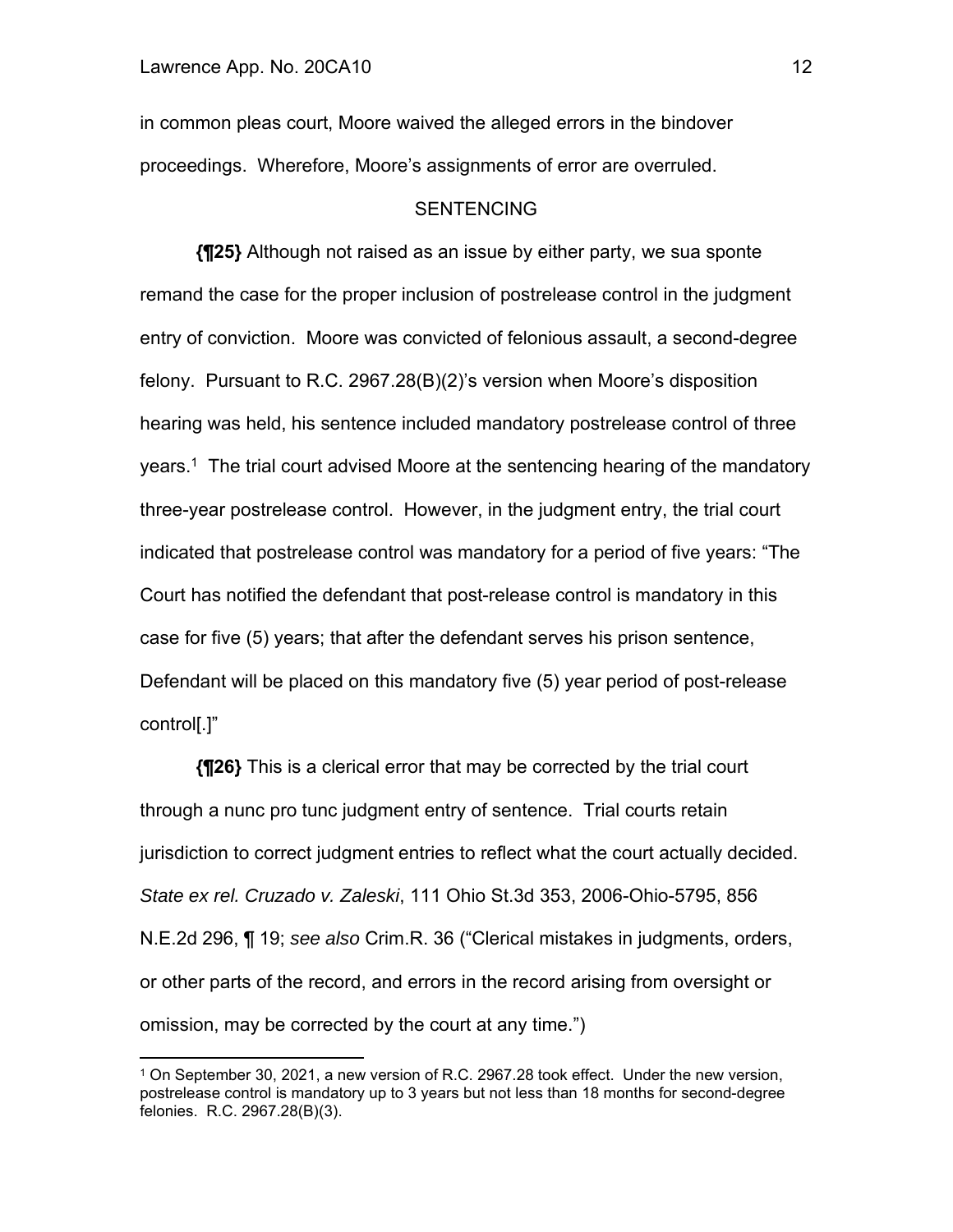**{¶27}** In the matter at bar, Moore's sentence includes a mandatory threeyear postrelease control which he was properly advised of at the sentencing hearing. The error in the judgment entry of sentence should be corrected to reflect the postrelease control applicable to Moore. Therefore, we sua sponte remand the matter to the trial court to issue a nunc pro tunc entry that properly imposes a mandatory postrelease control of three years.

## **CONCLUSION**

**{¶28}** Having overruled Moore's four assignments of error, we affirm the trial court's judgment entry of conviction but remand the matter for the court to issue a nunc pro tunc entry that correctly reflects Moore's mandatory postrelease control.

## **JUDGMENT AFFIRMED AND CAUSE REMANDED FOR NUNC PRO TUNC ENTRY.**